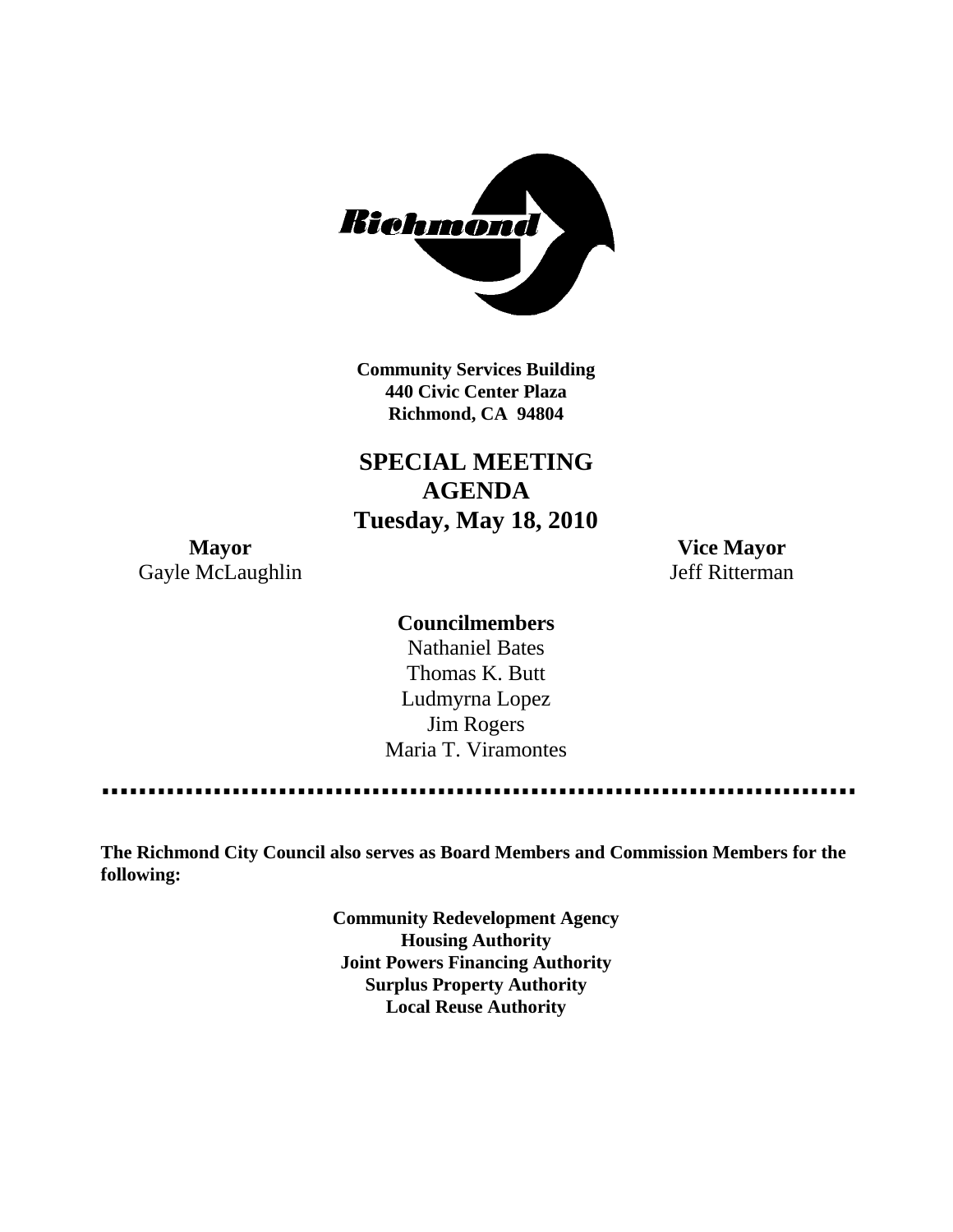# **MEETING PROCEDURES**

The City of Richmond encourages community participation at its City Council meetings and has established procedures that are intended to accommodate public input in a timely and time-sensitive way. As a courtesy to all members of the public who wish to participate in City Council meetings, please observe the following procedures:

**PUBLIC COMMENT ON AGENDA ITEMS:** Anyone who desires to address the City Council on items appearing on the agenda must complete and file a pink speaker's card with the City Clerk **prior** to the City Council's consideration of the item. Once the City Clerk has announced the item and discussion has commenced, no person shall be permitted to speak on the item other than those persons who have submitted their names to the City Clerk. Your name will be called when the item is announced for discussion. **Each speaker will be allowed TWO (2) MINUTES to address the City Council on NON-PUBLIC HEARING items listed on the agenda.**

#### **SPEAKERS ARE REQUESTED TO OCCUPY THE RESERVED SEATS IN THE FRONT ROW BEHIND THE SPEAKER'S PODIUM AS THEIR NAME IS ANNOUNCED BY THE CITY CLERK.**

*The City Council's adopted Rules of Procedure recognize that debate on policy is healthy; debate on personalities is not. The Chairperson has the right and obligation to cut off discussion that is too personal, too loud, or too crude.*

**\*\*\*\*\*\*\*\*\*\*\*\*\*\*\*\*\*\*\*\*\*\*\*\*\*\*\*\*\*\*\*\*\*\*\*\*\*\*\*\*\*\*\*\*\*\*\*\*\*\*\*\*\*\*\*\*\*\***